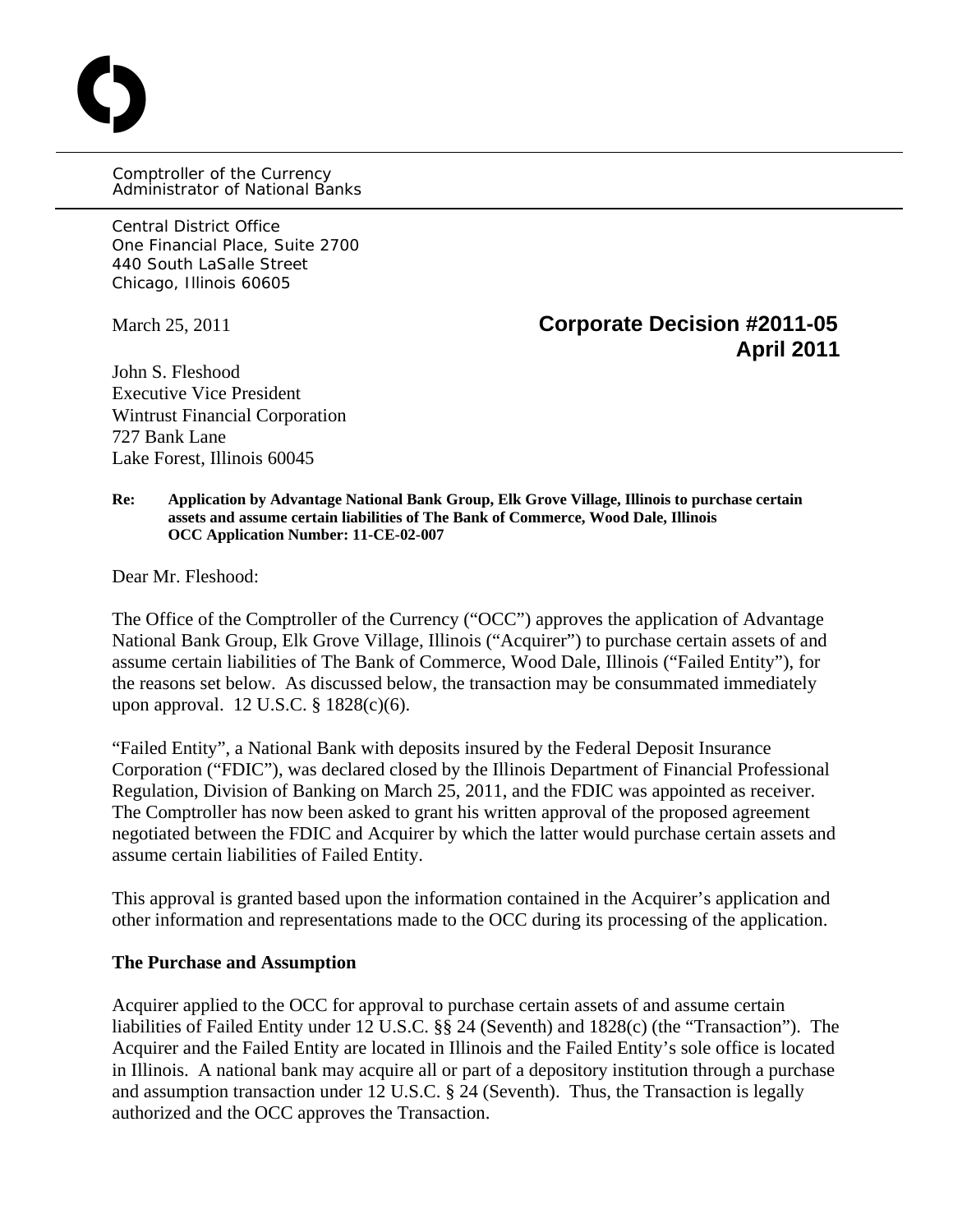Acquirer also requested OCC approval to retain the branches of Failed Entity upon consummation of the Transaction. As authorized by 12 U.S.C. § 36(c), and Illinois intrastate branching law made applicable to national banks by section 36(c), the OCC approved Acquirer's retention of Failed Entity's branch as a branch of Acquirer.

# **Bank Merger Act**

The OCC reviewed the proposed purchase and assumption Transaction under the criteria of the Bank Merger Act, 12 U.S.C § 1828(c), and applicable OCC regulations and policies. The OCC considered the financial and managerial resources of the banks, their future prospects, and the convenience and needs of the communities to be served. In addition, the Bank Merger Act requires the OCC to consider "the effectiveness of any insured depository institution involved in the proposed merger Transaction in combating money laundering activities, including overseas branches," 12 U.S.C. § 1828(c)(11). We considered these factors and found them consistent with approval under the statutory provisions.

In addition, the OCC also finds, under the standards set forth in the Bank Merger Act, that it must act on the application immediately. 12 U.S.C. § 1828(c)(3), (4)(C)(i), and (6). Consequently, there is no requirement for publication of notice of the Transaction, for a request by the OCC of a competitive factors report from the Attorney General, or for a post-approval waiting period prior to consummation of the Transaction.

## **Community Reinvestment Act**

The Community Reinvestment Act ("CRA") requires the OCC to take into account the applicants' records of helping to meet the credit needs of the community, including low-andmoderate-income ("LMI") neighborhoods, when evaluating certain applications, including transactions that are subject to the Bank Merger Act. 12 U.S.C. § 2903; 12 C.F.R. § 25.29. The OCC considers the CRA performance evaluation of each institution involved in the Transaction. A review of the record of these applicants and other information available to the OCC as a result of its regulatory responsibilities, revealed no evidence that the applicants' records of helping to meet the credit needs of their communities, including LMI neighborhoods, is less than satisfactory.

## **Consummation Guidance**

This approval is granted based on our understanding that other applicable regulatory approvals, non-objections or waivers with respect to the proposed Transaction will have been received prior to the consummation of the Transaction.

Within seven days of consummation of the Transaction, please provide the District Licensing Division with a copy of an executed purchase and assumption agreement.

This approval and the activities and communications by OCC employees in connection with the filing do not constitute a contract, express or implied, or any other obligation binding upon the OCC, the United States, any agency or entity of the United States, or any officer or employee of